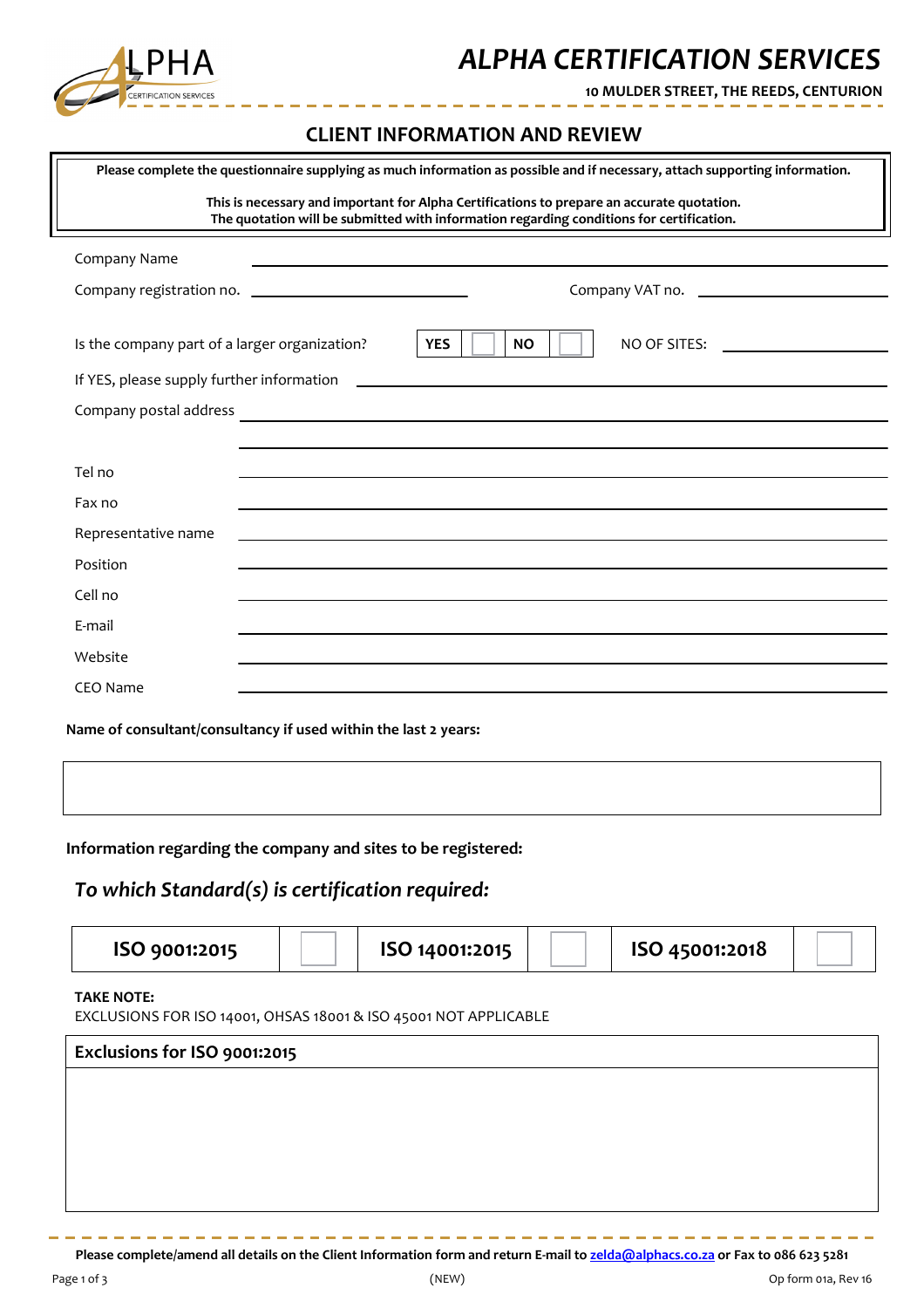

## *ALPHA CERTIFICATION SERVICES*

**10 MULDER STREET, THE REEDS, CENTURION**

| State the scope of certification: (i.e., products and or services to be covered by the certification)                                                             |  |  |  |  |
|-------------------------------------------------------------------------------------------------------------------------------------------------------------------|--|--|--|--|
|                                                                                                                                                                   |  |  |  |  |
|                                                                                                                                                                   |  |  |  |  |
|                                                                                                                                                                   |  |  |  |  |
|                                                                                                                                                                   |  |  |  |  |
|                                                                                                                                                                   |  |  |  |  |
|                                                                                                                                                                   |  |  |  |  |
|                                                                                                                                                                   |  |  |  |  |
| Outsourced processes: YES NOM. If yes detail below:-                                                                                                              |  |  |  |  |
|                                                                                                                                                                   |  |  |  |  |
|                                                                                                                                                                   |  |  |  |  |
|                                                                                                                                                                   |  |  |  |  |
|                                                                                                                                                                   |  |  |  |  |
|                                                                                                                                                                   |  |  |  |  |
|                                                                                                                                                                   |  |  |  |  |
| Legal requirements/other certification/marks etc.<br>$\bm{\mathsf{No}}\bm{\mathsf{\mathsf{\mathsf{\mathsf{\mathsf{I}}}}}}$<br>$\ $ . If yes detail below:-<br>YES |  |  |  |  |
|                                                                                                                                                                   |  |  |  |  |
|                                                                                                                                                                   |  |  |  |  |
|                                                                                                                                                                   |  |  |  |  |
|                                                                                                                                                                   |  |  |  |  |
|                                                                                                                                                                   |  |  |  |  |
|                                                                                                                                                                   |  |  |  |  |
|                                                                                                                                                                   |  |  |  |  |
| <b>COMPLETION OF PAGE 3 (SITES TO BE CERTIFICATED)</b>                                                                                                            |  |  |  |  |
| Indicate name of site/s to be audited<br>1.                                                                                                                       |  |  |  |  |
|                                                                                                                                                                   |  |  |  |  |
| Indicate address of each site/s to be audited<br>2.                                                                                                               |  |  |  |  |
| Indicate departments/processes within the organisation per site i.e., purchasing, stores,<br>3.                                                                   |  |  |  |  |
| training, workshop, stores, despatch etc                                                                                                                          |  |  |  |  |
|                                                                                                                                                                   |  |  |  |  |
| Indicate number of permanent employees per site (Involved in Quality Management System)<br>4.                                                                     |  |  |  |  |

- **5. Indicate number of part-time employees per site (Involved in Quality Management System)**
- **6. Indicate whether shift work is conducted and number of employees per shift per site (Involved in Quality Management System)**
- **7. Indicate how many Sub-contractors per site (Involved in Quality Management System)**

| <b>Signed</b> | <b>Position</b> | Date |
|---------------|-----------------|------|
|               |                 |      |

Please complete/amend all details on the Client Information form and return E-mail to zelda@alphacs.co.za or Fax to 086 623 5281